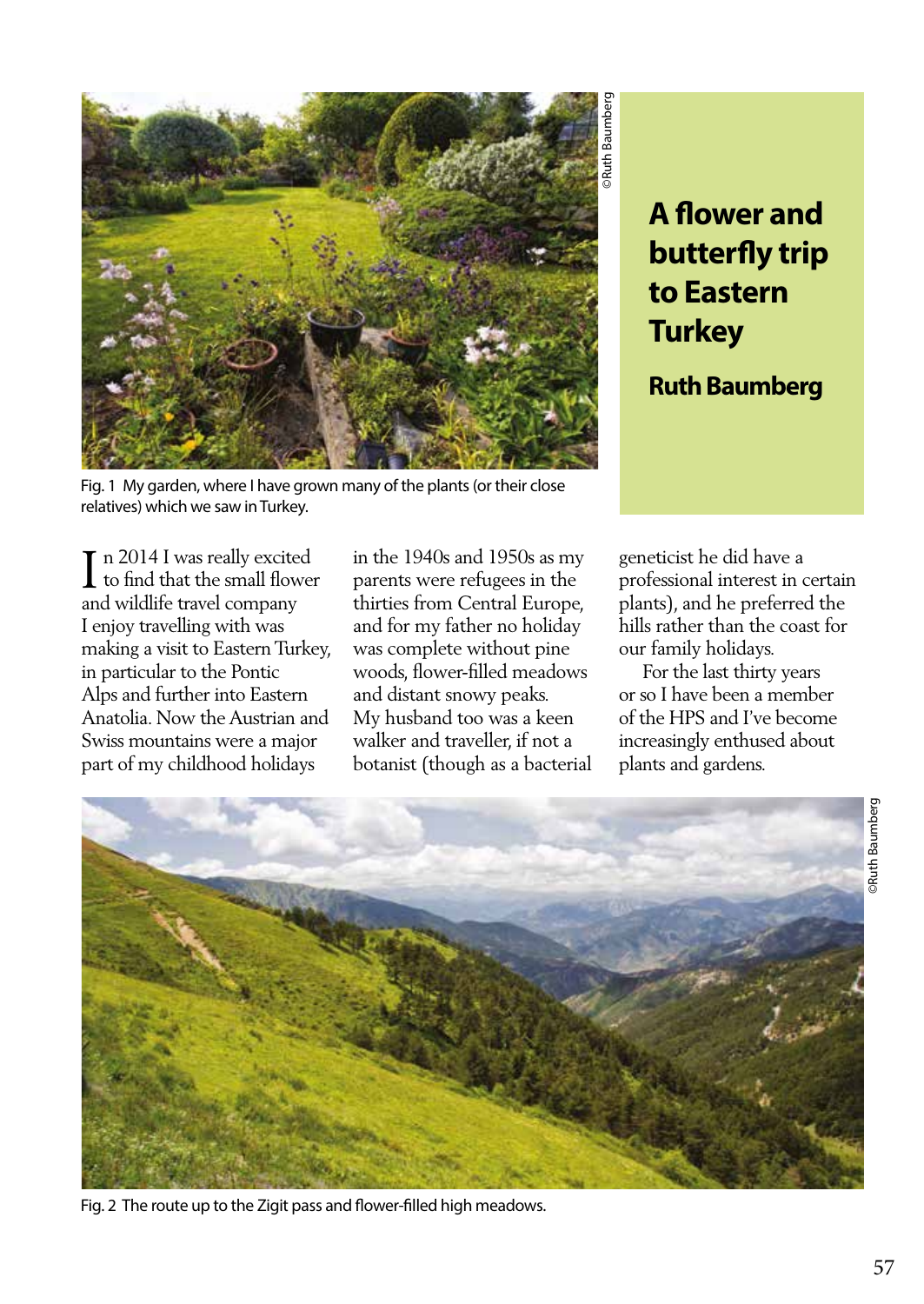

Fig. 3 *Digitalis ferruginea* subsp. *schischkinii.*

Since my husband's death nine years ago, I've been exploring as much of mountainous areas as I can manage, enjoying seeing plants in the wild, even if my poor gardening skills and a quarter of an acre of heavy clay in suburban Leeds mean that I do not attempt to reproduce exactly, or even approximately, what I see (fig. 1). Besides, a garden is an artificial thing and, whatever art I attempt in making a garden and trying



Fig. 4 *Geranium ibericum.*

to invoke the spirit of place, it is very different from a natural scene. But plants are the raw bricks of gardenmaking and, over the years, I have had love affairs with many different genera starting with hellebores, snowdrops, euphorbias, hardy geraniums, digitalis, campanulas, eryngiums (not good doers in my clay), polemoniums, geums, peonies (not very successful apart from

Fig. 5 *Dactylorhiza urvilleana and Alchemilla mollis.*

*P. ludlowii* and *P. mascula* from seed), and so on.

 Our Turkish trip started with flights via Istanbul to Trebizond (Trabzon) on the Black Sea. The day after arrival we were whisked aloft in three 4WD vehicles up the mountains to the Zigit pass (fig. 2) and the Sumelo monastery, around which the lush meadows between the rocks had many of the characteristic plants we saw throughout the holiday –





Fig. 6 Campanula lactiflora. Fig. 7 Lunch by an alpine lake.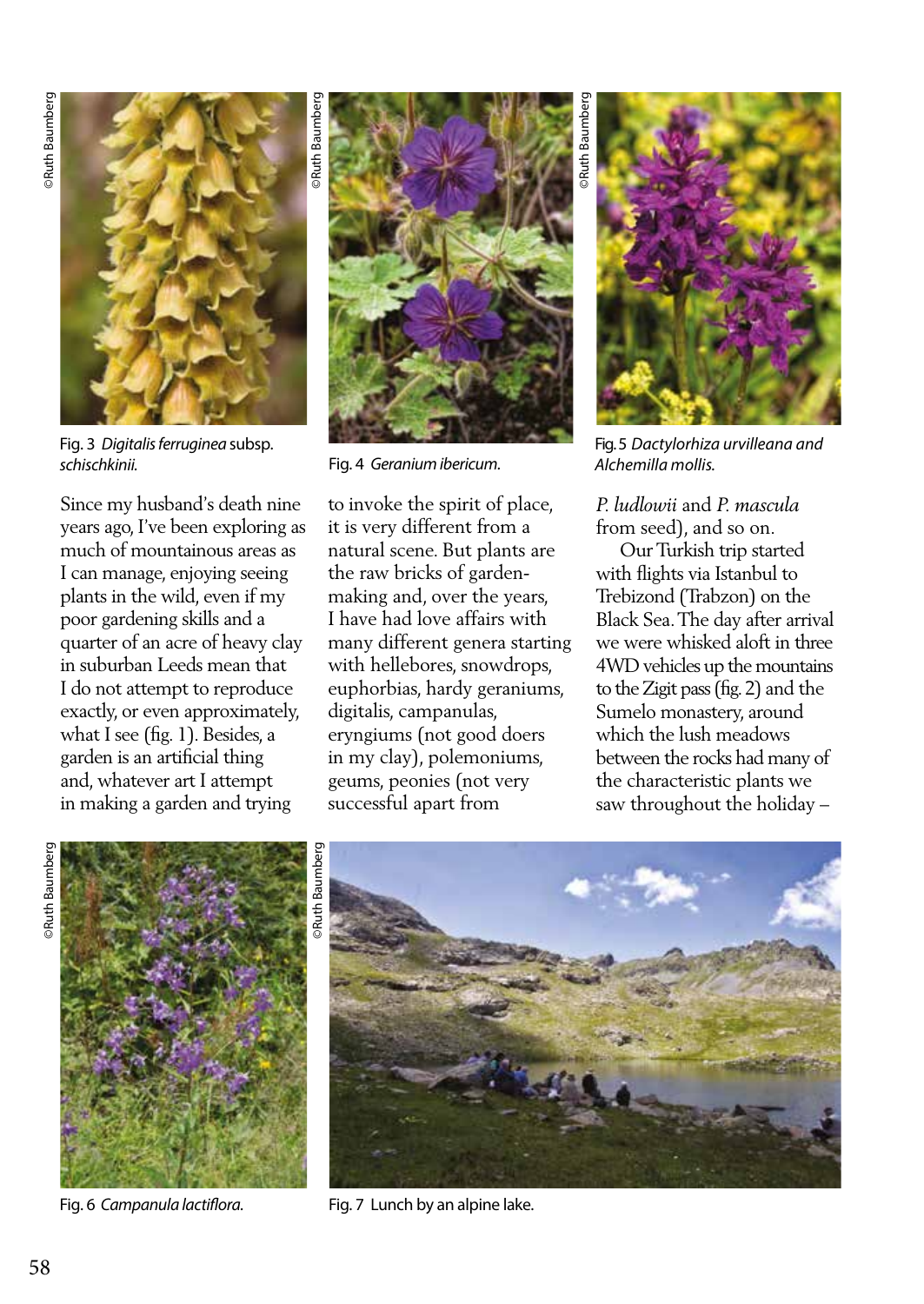

Fig. 8 *Gentiana pyrenaica,* above 2,600m.

## *Digitalis ferruginea* subsp.

*schischkinii* (fig. 3) (*D. ferruginea*  is a plant I have grown in a large patch in my garden for over 10 years and is a good doer on any soil, even having an AGM, but the variety I grow has smaller, browner flowers than the beautiful Turkish subspecies); geraniums including *G. ibericum* (fig. 4), the marsh orchid *Dactylorhiza urvilleana* around mountain streams (fig. 5), our old friend *Alchemilla mollis* (as abundant around the mountain



Fig. 9 *Geranium cinereum* subsp. *caulescens.*

streams as in our gardens in the UK, *Campanula lactiflora* (fig. 6) (yes, it grows in Leeds), *Salvia forsskaolii* (another happy resident of my garden, even seeding into my lawn), and everywhere pinks and silenes and hardy salvias (*S. nemorosa* in quantity along roadsides, *S. verticillata* on shale rocks), and many other familiar garden plants.

 The following day we went up into the high alpine region where we left

Fig. 10 *Pinguicula balcanica* subsp. *pontica.*

the vehicles at the 2640m Ovit pass and walked further upwards to lunch by an alpine lake (fig. 7). I momentarily put down my sandwich to photograph some of the wonderful plants nearby and lost part of it to a passing cow who seemed to be used to tourists and their curious offerings. Up above the pass were numerous beautiful alpines as you would expect at such altitude, but which I would be



Fig. 11 *Centaurea appendicigera.*



Fig. 12 *Centaurea macrocephala.*



Fig. 13 *Centaurea nigrofimbriata*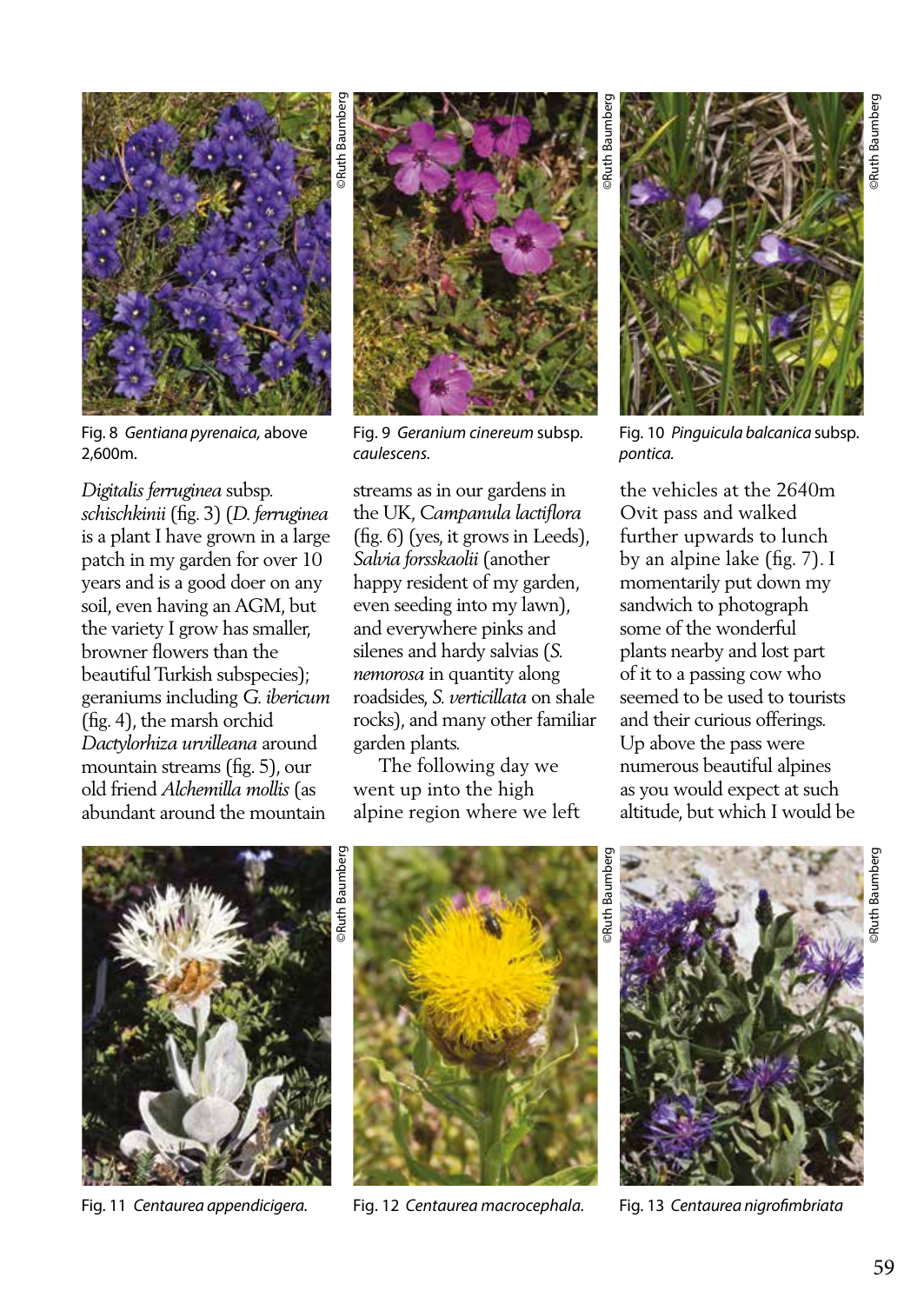

chary of trying to grow in my garden: they included various gentians including *Gentiana pyrenaica* (fig. 8), *G. verna* and *G. septemfida;* campanulas; the odd primula; *Geranium cinereum* (fig. 9) (which I can grow only in a sink in my garden); veronicas; and in the damp patches *Pinguicula* (fig. 10) (*P. grandiflora* seeds gently into my garden pots).

 On our way back down to the vehicles, we even found *Centaurea appendicigera*  (fig. 11) – there were many good centaureas in Turkey and I definitely revised my



Fig. 14 *Paris incompleta.* Fig. 15 The apparently barren dammed valley.

opinion of the family, having previously considered it rather boring and suitable only as second-rate fillers for borders. I used to grow gold *Centaurea macrocephala* (fig. 12), quite a showy perennial but, as with so many plants, it is no longer with me. I shall long cherish the memory of a steep, high hillside with a dirt road edged for hundreds of yards with brilliant blue *Centaurea nigrofimbriat*a (fig. 13).

 We were taken on a long circular drive, up and over passes, stopping at various crags where there were lilies, and

at a peat bog where, as well as sundews, grew *Paris incompleta* (fig. 14) – quite similar to *Paris quadrifolia*, which in my garden takes up a square metre by a beech hedge. The following day we moved into a different region and stayed in a charming, small, family-run hotel with the best food on the holiday, despite having travelled through a flooded valley which was part of a big infrastructure development and seemed almost lifeless (fig. 15).

 Here we had more walks along mountain valleys, again filled with flowers.







Fig. 16 Spotted fritillary. Fig. 17 Yet more blue butterflies. Fig. 18 The Ghost Orchid.